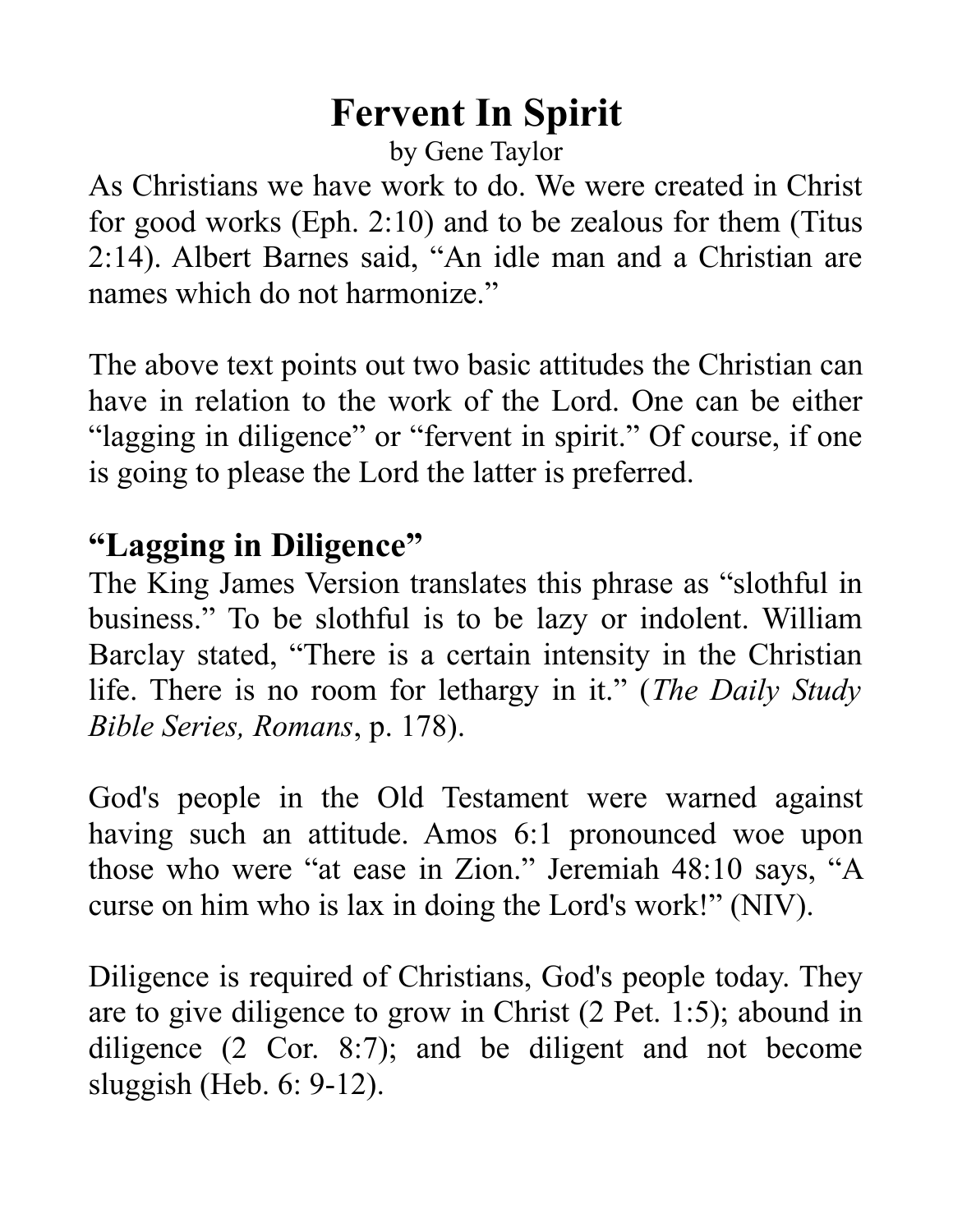Diligence is a product of commitment. The Corinthians' commitment to the Lord was demonstrated by doing what needed to be done in reference to the sinner they had in their midst (1 Cor. 5: 9-13). 2 Corinthians 7: 11 says, "For observe this very thing, that you sorrowed in a godly manner: What diligence it produced in you, what clearing of yourselves, what indignation, what fear, what vehement desire, what zeal, what vindication! In all things you proved yourselves to be clear in this matter."

## **"Fervent in Spirit"**

The word translated "fervent in spirit" means to boil with heat, be hot. It is used of boiling anger, love, and zeal for what is good or bad. As used in our text, it means to have a burning zeal to do the will of God.

An example of this attitude is Jesus Christ. John 2:17, in speaking of Him, says, "Then His disciples remembered that it was written, 'Zeal for you house has eaten Me up.'" Apollos is also an example of zeal. Acts 18:24-25 states, "Now a certain Jew named Apollos...came to Ephesus...and being fervent in spirit, he spoke and taught accurately the things of the Lord..." Both Jesus and Apollos were successful in accomplishing their God-given tasks.

Fervor and enthusiasm are the keys to success in the Lord's work. The church at Laodicea was chastened because of their lukewarmness (Rev. 3:14-16). Barclay says, "The one man whom the Risen Christ could not stand twas the man who was neither hot nor cold" (Ibid.). He added, The Christian may